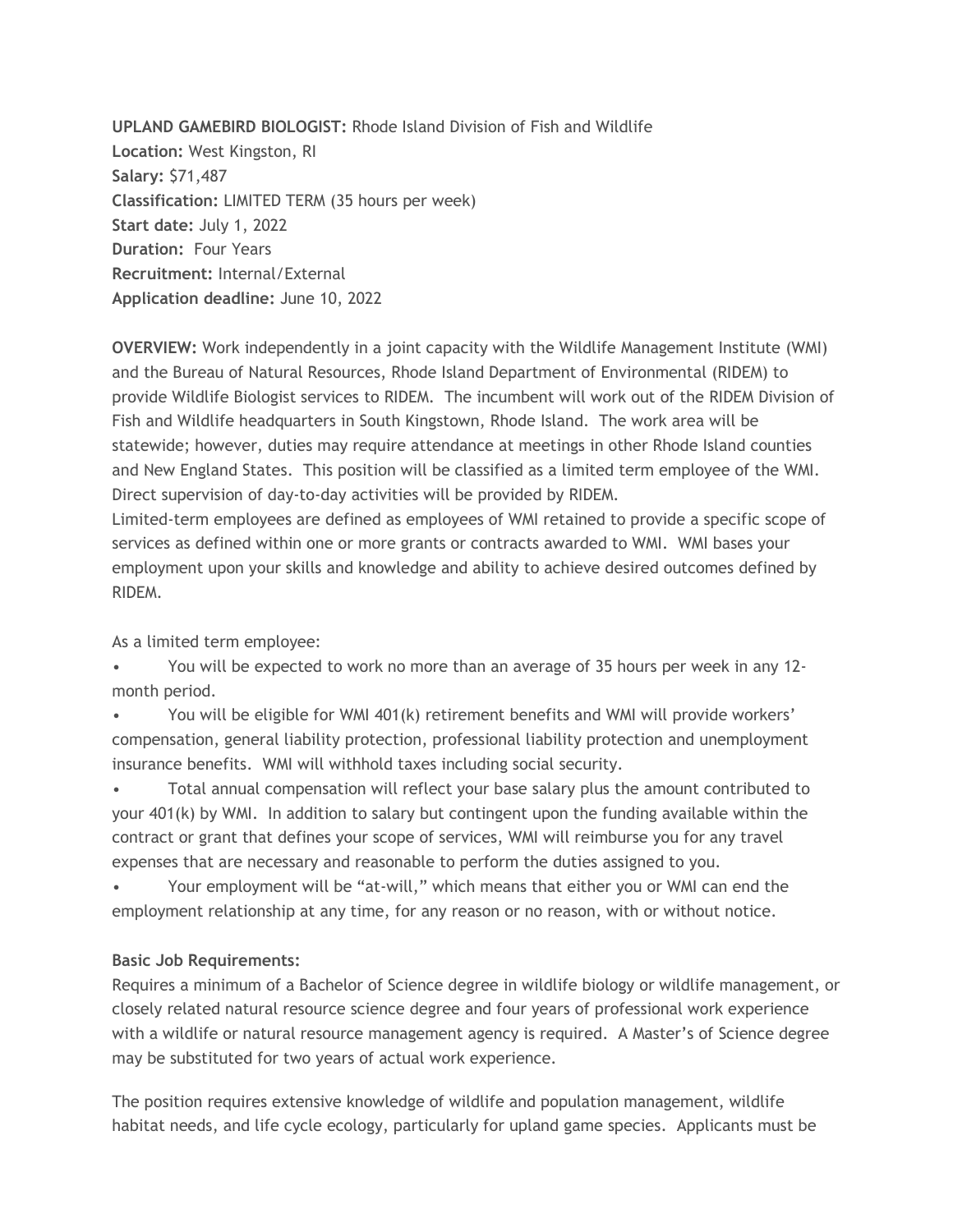able to communicate effectively both orally and written with wildlife management professionals, supervisors, the media, and the public. Applicants need to possess strong organizational and project coordination skills and work independently on multiple tasks with overlapping deadlines. Applicant must be able to work collaboratively with others on cooperative projects and to resolve problems. The selected individual will represent Rhode Island and the Division on both local and regional committees related to upland bird management around the Northeast.

Applicants should have a working knowledge of upland game bird management in North America and have related field skills to implement wildlife management practices including; bird banding, harvest reporting strategies, habitat requirements, disease risks, survival, and anthropogenic impacts on distribution. Applicant will evaluate statewide wildlife population trends and determine of annual statewide game bird harvests and hunter participation. Applicant will compile, analyze, synthesize, and interpret information derived from research projects and surveys as the basis for resource management recommendations. Will supervise seasonal, temporary and intern staff as necessary. Prepare recommendations for developing or modifying Rhode Island Code, other legal statutes, or policies pertaining to wildlife resources. This position will supervise and manage programs including, but not limited to, wild turkey, morning dove, pheasants, and woodcock in Rhode Island.

Must have, or be able to obtain, a Class D Rhode Island driver's license. Must be able to lift at least 50 pounds and be willing to travel within and outside the state. Total travel is not expected to exceed 15% of time requirements.

The incumbent performs duties in a variety of different environments, including an office environment, field environment, rugged terrain, and various adverse weather conditions (extreme heat, cold, rain, snow, sleet, etc.).

Requires satisfactory completion of a criminal background check.

## **Preference will be given for:**

- Experience in wildlife management, surveys and analysis of survey data, particularly with upland game species
- Experience designing and conducting wildlife research and publishing the results, particularly with upland game species
- Experience planning, creating or developing, and/or managing wildlife habitat
- Supervisory experience
- Working knowledge of database management and Statistical software such as SAS or R
- Working knowledge and experience using GPS, GIS and ArcView or related GIS Software, especially for spatial modeling
- Appreciation of, or participation in upland game bird hunting

Application Procedures: